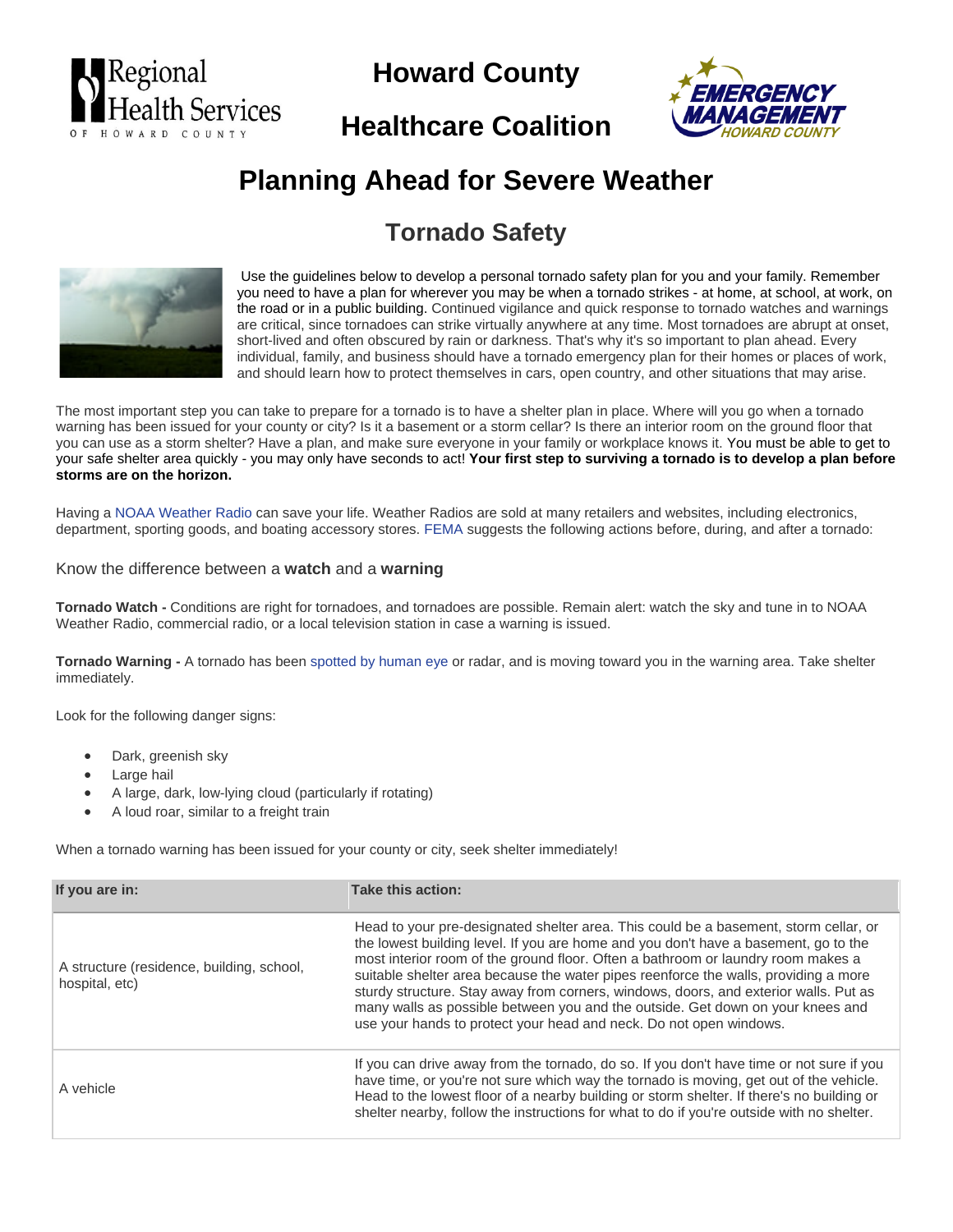| If you are in:                     | Take this action:                                                                                                                                                |  |
|------------------------------------|------------------------------------------------------------------------------------------------------------------------------------------------------------------|--|
| A mobile home or trailer           | Get out immediately and go to the lowest floor of a nearby building or storm shelter.<br>Mobile homes provide little to no protection against tornadoes.         |  |
| The outside with no nearby shelter | Lie flat in a nearby ditch or depression and cover your head and neck with your hands.<br>Be aware of the potential for flooding in the ditch you are occupying. |  |
|                                    | Do not get under and overpass or bridge. You are safer in a low, flat location. More on<br>overpasses and bridges here.                                          |  |
|                                    | If you are in an urban or congested area, do not try and outrun the tornado in your<br>vehicle. Instead, leave the vehicle immediately and seek shelter.         |  |
|                                    | Be aware of flying debris. Tornadoes can pick up large objects and turn them into<br>missiles. Flying debris cause the most tornado deaths.                      |  |

### **Developing a Tornado Safety Kit**

These items would be extremely useful to have in your storm shelter, or to take with you to your storm shelter, when severe weather strikes.

• **Disaster Supply Kit**

You should store your emergency supplies as close to your shelter as possible.

- **Battery Operated Weather Radio** You will want to be able to monitor the latest information directly from your National Weather Service.
- **A Map to Track Storms**

You will need to be able to track the progress of the storm. Since warning texts include county names, a county outline map of your area is a great thing to keep handy. You might also keep a state highway map, which includes most of the cities and towns referred to in NWS warnings and statements. The NWS Norman provides a handout with a county map, which [can be](http://www.srh.noaa.gov/images/oun/spotter/safetyhandout.pdf)  [downloaded in pdf format.](http://www.srh.noaa.gov/images/oun/spotter/safetyhandout.pdf)

• **Battery Operated TV and/or Radio** This will allow you to monitor news and severe weather information. Radios that offer TV audio can be helpful. Also, many TV stations simulcast their broadcasts on AM or FM radio stations.

• **Shoes**

This will be very important if your home is damaged and you must walk across broken glass or other debris!

• **Indentification**

You may need identification to move around in the area should significant damage occur.

• **Your Car Keys**

If your car is drivable, you will need the keys to be able to use it. It's a good idea to keep an extra set in your shelter area.

• **Cell Phone**

If there is phone service, you will certainly want your phone. However, remember that cell phone service may be interrupted after a tornado or other disaster!

### **Other Things To Consider**

Check and replace batteries in your weather radio, flashlights and other devices in your safety kit often, preferably twice a year. Do this at the same time you set clocks back/ahead in the spring and fall, and when you replace smoke detector batteries. Check you disaster supplies kit often, as well to maintain fresh food and water, etc. Remember that your disaster supplies kit could also be critical in other types of disasters, including winter storms, etc.

Make sure you have something to cover up with. Pillows, blankets, sleeping bags, a mattress could help to protect you from falling/flying debris. Above all protect your head, neck and upper body. Wear a helmet (bicycle, football, baseball, motorcycle, hard hat, etc) if you have one. If there's room, lie flat and cover up. Otherwise, get as low to the ground as possible and make as small a target as possible.

Unfortunately, there are no safety **rules** - absolute safety facts that will keep you safe 100% of the time. Instead, we offer guidelines for personal safety. The vast majority of tornadoes are weak and don't last very long. By following the guidelines included in this document, you and your family can survive a tornado. These tornado safety guidelines should reduce - but will not totally eliminate - your chances of being seriously injured or killed in a tornado. The good news is that you can survive most tornadoes. The key to survival is planning knowing what you need to do to be safe **before** a tornado threatens.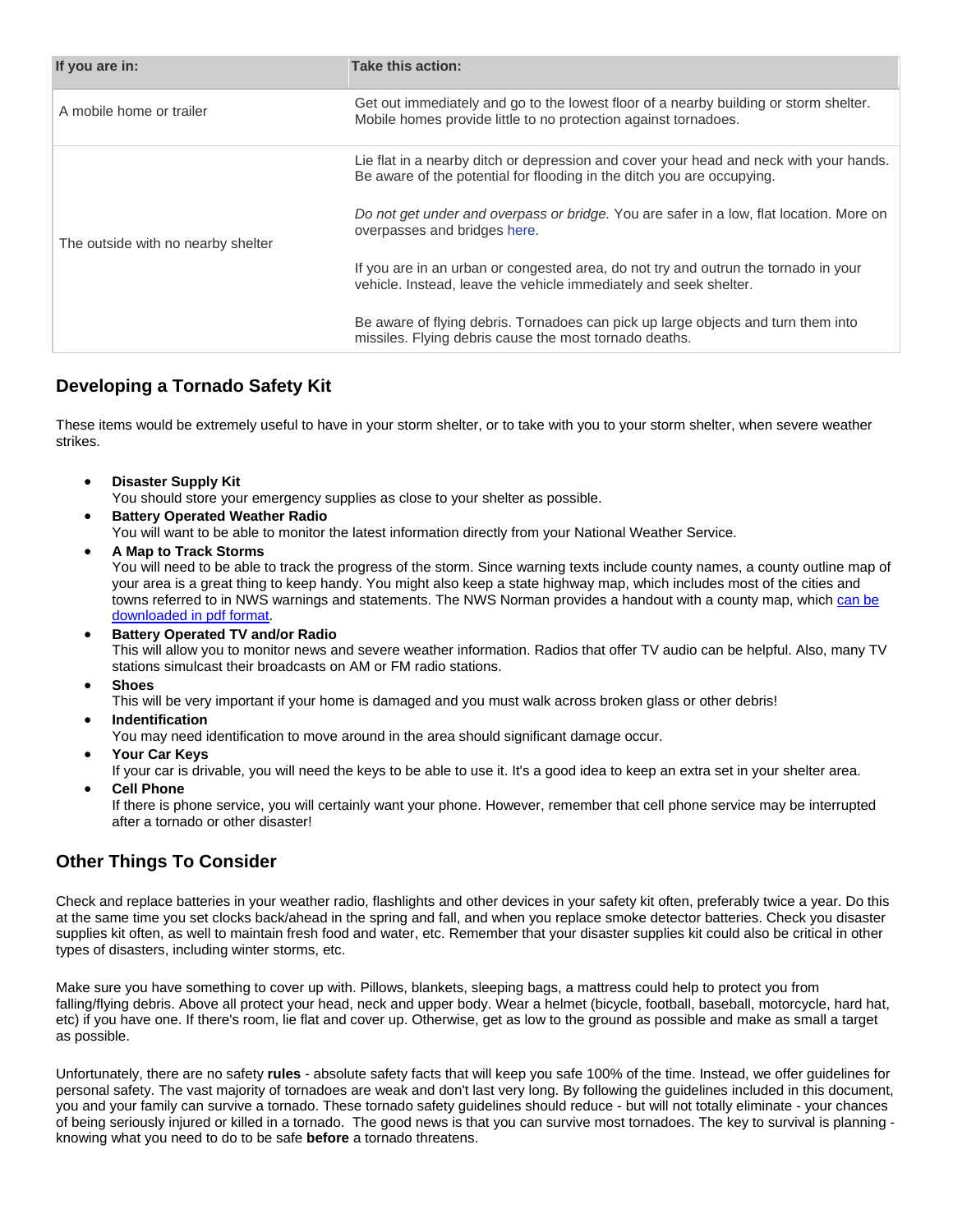# **GET IN ... GET DOWN ... COVER UP!**

You can survive a tornado! Even in the heart of tornado alley, chances are you will never experience a direct hit by a tornado. *However*, being prepared is critical. By following these simple guidelines, you can protect yourself and your family from nature's most violent storm. No matter where you are, use these basic guidelines for tornado safety. Refer to other sections of this guide for more details on staying safe in specific locations and circumstances.

The most **important** things to remember are:

- **GET IN** If you are outside, get inside. If you're already inside, get as far into the middle of the building as possible.
- **GET DOWN** Get underground if possible. If you cannot, go to the lowest floor possible.
- **COVER UP** Flying and falling debris are a storm's number one killer. Use pillows, blankets, coats, helmets, etc to cover up and protect your head and body from flying debris.

#### **What is a tornado?**

A tornado is a violently rotating column of air which descends from a thunderstorm to the ground. No other weather phenomenon can match the fury and destructive power of tornadoes. Tornadoes can be strong enough to destroy large buildings, [leaving only the bare](http://www.srh.noaa.gov/images/oun/wxevents/19990503/damage/mb990116.jpg)  [concrete foundation,](http://www.srh.noaa.gov/images/oun/wxevents/19990503/damage/mb990116.jpg) or lift 20-ton railroad cars from the tracks. A tornado might not have a visible funnel until it picks up debris from the ground. The strength of a tornado is measured by the [Enhanced Fujita Scale.](http://www.wunderground.com/resources/severe/fujita_scale.asp)

#### **How do tornadoes form?**

The truth is that scientists don't fully understand how tornadoes form. A parent supercell thunderstorm is needed. Beyond that, each storm is different[. Some research](http://www.spc.noaa.gov/faq/tornado/references.html) suggests it has to do with how strongly the wind changes direction with height, how much moisture is in the air, or the difference between the temperature of the surrounding air and the temperature of the cold downdrafts coming from the storm.



#### **What is a supercell thunderstorm?**

A supercell is an organized thunderstorm that contains a very strong, rotating updraft. This rotation helps to produce severe weather events such as large hail, strong downbursts, and tornadoes. Supercells usually form isolated from other thunderstorms because it allows the storm more energy and moisture from miles around. These storms are relatively rare, but always a threat to life and property.

#### **What is the difference between a funnel cloud and a tornado?**

A tornado begins as a rotating, funnel-shaped cloud extending from a thunderstorm cloud base, which meteorologists call [a funnel cloud.](http://c.photoshelter.com/img-get/I0000u933vHH4kXE/s/850/850/vortex-2-goshen-county-funnel-cloud-lowering.jpg) A funnel cloud is made visible by cloud droplets, however, in some cases it can appear to be invisible due to lack of moisture. A funnel cloud is not affecting the ground. If the funnel extends far enough down to begin affecting the ground, then it becomes a tornado.

#### **What is the path length of tornadoes? How long do they last? How fast do they move?**

Tornado paths range from 100 yards to 2.6 miles wide and are rarely more than 15 miles long, although some strong tornadoes on record have crossed through multiple states (e.g. th[e Tri-State Tornado of 1925.](http://en.wikipedia.org/wiki/Tri-State_Tornado) They can last from several seconds to more than an hour, however, most don't exceed 10 minutes. Most tornadoes travel from the southwest to northeast with an average speed of 30 mph, but the speed has been observed to range from almost no motion to 70 mph.

#### **When and where do tornadoes occur?**

Most tornadoes occur in the deep south and in the broad, relatively flat basin between the Rockies and the Appalachians, but no state is immune. Peak months of tornado activity in the U.S. are April, May, and June. However, tornadoes have occurred in every month and at all times of the day or night. A typical time of occurrence is on an unseasonably warm and sultry Spring afternoon between 3 p.m. and 9 p.m.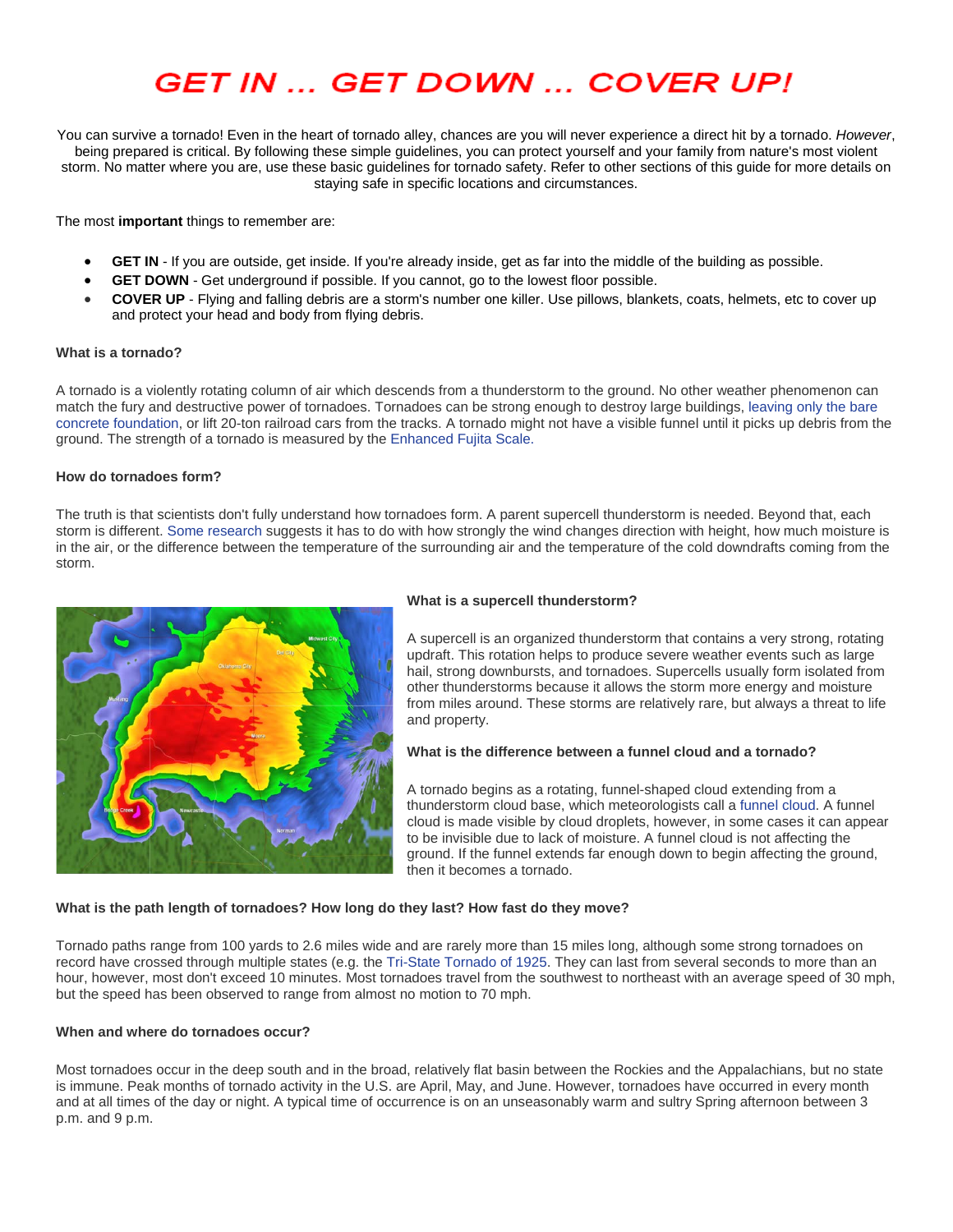#### **What causes tornadoes?**

Tornadoes form under a certain set of weather conditions in which three very different types of air come together in a certain way. Near the ground lies a layer of warm and humid air, along with strong south winds. Colder air and strong west or southwest winds lie in the upper atmosphere. Temperature and moisture differences between the surface and the upper levels create what we call **instability**, a necessary ingredient for tornado formation. The change in wind speed and direction with height is known as wind shear. This wind shear is linked to the eventual development of rotation from which a tornado may form.

JETSTREAM

A third layer of hot dry air becomes established between the warm moist air at low levels and the cool dry air aloft. This hot layer acts as a cap and allows the warm air underneath to warm further, making the air even more unstable. Things start to happen when a storm system aloft moves east and

begins to lift the various layers. Through this lifting process the cap is removed, thereby setting the stage for explosive thunderstorm development as strong updrafts develop. Complex interactions between the updraft and the surrounding winds may cause the updraft to begin rotating-and a tornado is born.

Dr. T. Theodore Fujita developed the Fujita Tornado Damage Scale (F-Scale) to provide estimates of [tornado](http://www.wunderground.com/resources/severe/tornadoFAQ.asp) strength based on damage surveys. Since it's practically impossible to make direct measurements of tornado winds, an estimate of the winds based on damage is the best way to classify a tornado. The new Enhanced Fujita Scale (EF-Scale) addresses some of the limitations identified by meteorologists and engineers since the introduction of the Fujita Scale in 1971. The new scale identifies 28 different free standing structures most affected by tornadoes taking into account construction quality and maintenance. The range of tornado intensities remains as before, zero to five, with 'EF-0' being the weakest, associated with very little damage and 'EF-5' representing complete destruction, which was the case in Greensburg, Kansas on May 4th, 2007, the first tornado classified as 'EF-5'. The EF scale was adopted on February 1, 2007.

| <b>EF-Scale:</b><br>EF-0 (65-85 mph) | Old F-Scale:<br>F0 (65-73 mph)     | <b>Typical Damage:</b><br>Light damage. Peels surface off some roofs; some damage to gutters<br>or siding; branches broken off trees; shallow-rooted trees pushed over.                                                                                                                   |
|--------------------------------------|------------------------------------|-------------------------------------------------------------------------------------------------------------------------------------------------------------------------------------------------------------------------------------------------------------------------------------------|
| EF-1 (86-110 mph)                    | F1 (73-112 mph)                    | Moderate damage. Roofs severely stripped; mobile homes overturned<br>or badly damaged; loss of exterior doors; windows and other glass<br>broken.                                                                                                                                         |
| EF-2(111-135 mph)                    | F <sub>2</sub> (113-157 mph)       | Considerable damage. Roofs torn off well-constructed houses;<br>foundations of frame homes shifted; mobile homes completely<br>destroyed; large trees snapped or uprooted; light-object missiles<br>generated; cars lifted off ground.                                                    |
| EF-3 (136-165 mph)                   | F3 (158-206 mph)                   | Severe damage. Entire stories of well-constructed houses destroyed;<br>severe damage to large buildings such as shopping malls; trains<br>overturned; trees debarked; heavy cars lifted off the ground and thrown;<br>structures with weak foundations blown away some distance.          |
| EF-4 (166-200 mph)                   | F4 (207-260 mph)                   | Devastating damage. Whole frame houses Well-constructed houses<br>and whole frame houses completely leveled; cars thrown and small<br>missiles generated.                                                                                                                                 |
| EF-5 (>200 mph)                      | F5 (261-318 mph)                   | Incredible damage. Strong frame houses leveled off foundations and<br>swept away; automobile-sized missiles fly through the air in excess of<br>100 m (109 yd); high-rise buildings have significant structural<br>deformation; incredible phenomena will occur.<br>Inconceivable damage. |
| EF No rating                         | F6-F12 (319 mph to speed of sound) | Should a tornado with the maximum wind speed in excess of EF-5<br>occur, the extent and types of damage may not be conceived. A<br>number of missiles such as iceboxes, water heaters, storage tanks,<br>automobiles, etc. will create serious secondary damage on structures.            |

#### What to do after a tornado

After a tornado passes, it is important to take some precautions. Be careful as your leave your tornado shelter, since there might be unseen damage waiting for you on the other side of doors. If your home has been damaged, walk carefully around the outside and check for things like loose power lines, gas leaks, and general structural damage. Leave the premises if you smell gas or if floodwaters exist around the building. Call your insurance agent and take pictures of the damage to your home or vehicle. If the destruction is extensive, don't panic. The [American Red Cross](http://www.redcross.org/) and other volunteer agencies will arrive with food and water, and temporary housing will be designated by FEMA.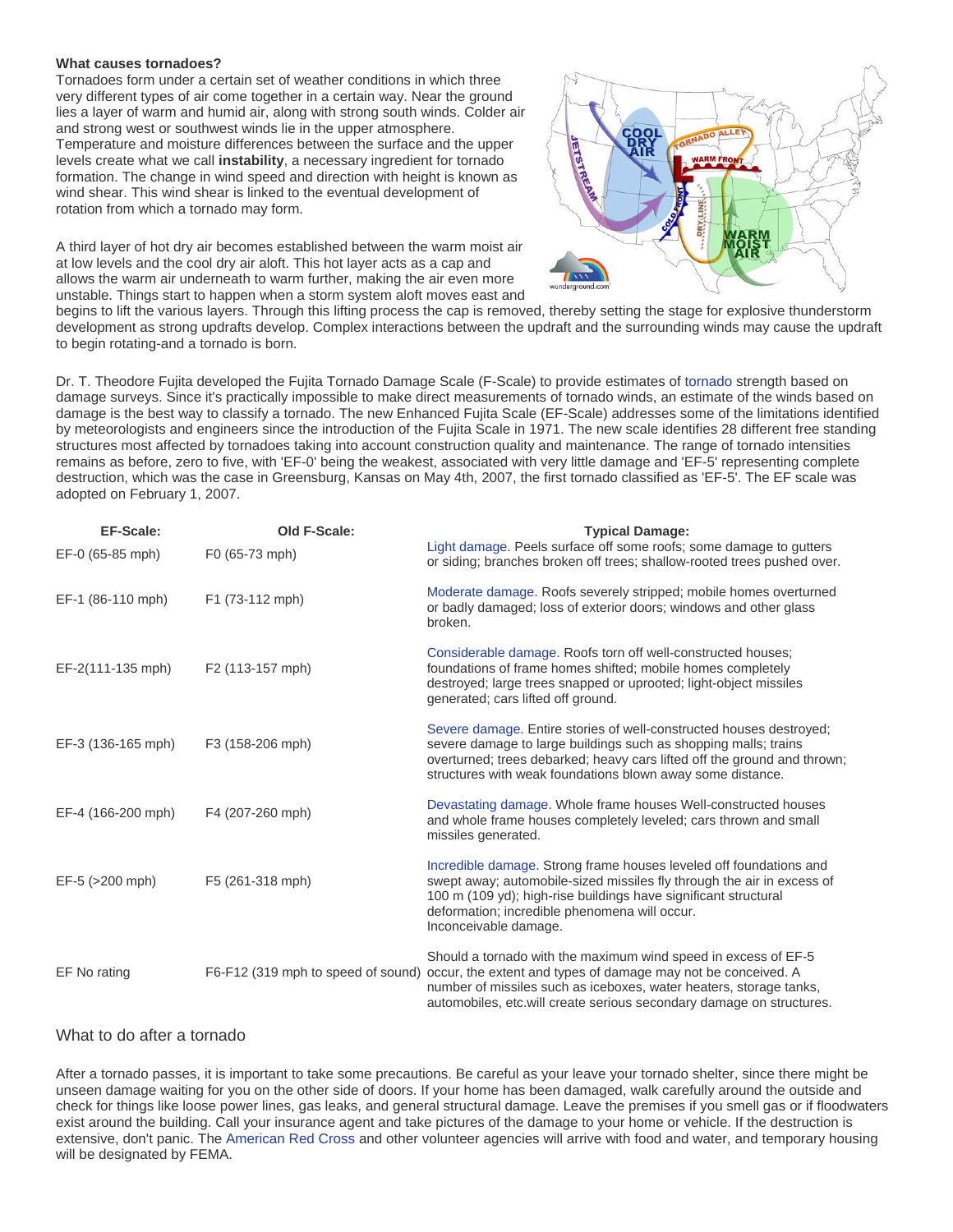### **Thunderstorms**

The National Weather Service defines a severe thunderstorm as a thunderstorm that is producing:

- hail that is at least quarter size (1 inch diameter or larger)
- and/or wind gusts 58 mph or greater
- and/or a tornado

If a storm that meets these criteria are possible for an area, the Storm Prediction Center will issue a severe thunderstorm watch or a tornado watch. If a storm with these criteria is imminent, your local Weather Service office will issue a severe thunderstorm warning or a tornado warning.

[Lightning](http://www.wunderground.com/resources/severe/lightning.asp) an[d heavy rainfall](http://www.wunderground.com/resources/severe/flood.asp) are dangerous elements of a thunderstorm, but they are not in the severe thunderstorm criteria for a few reasons. If lightning were a prerequisite, all thunderstorms would be severe. Also, flash flooding is handled by a separate set of watches and warnings which are issued by your local Weather Service office.

#### Supercell Thunderstorms



A supercell is a highly organized thunderstorm with some components that set it apart from other "garden variety" thunderstorms. Supercells have the capability to produce [tornadoes,](http://www.wunderground.com/resources/severe/tornadoFAQ.asp) [damaging hail,](http://www.wunderground.com/resources/severe/hail.asp) and strong downdrafts (which translate into straight-line winds at the surface). All tornadoes are spawned from a parent supercell, but not all supercells produce tornadoes.

In addition to the standard necessary ingredients for a thunderstorm [\(instability,](http://www.wunderground.com/resources/severe/severe_glossary.asp%23I) moisture, source of lift), supercells require strong ["veering"](http://www.wunderground.com/resources/severe/severe_glossary.asp%23V) of the winds, which means the winds are turning clockwise with height. So, for example, the surface wind could be out of the southeast, wind at the mid-levels will be out of the southwest, and winds at the upper levels will be out of the northwest. The turning of the winds with height helps the thunderstorm develop its most essential component: the mesocyclone.

A mesocyclone (or "meso" for short) is formed when a thunderstorm updraft meets veering winds. As the air rises in the thunderstorm, the winds will begin to twist the updraft until the whole column of air is rotating. Although each storm is different, the meso is usually found in the right rear flank of the supercell, and is typically 2-6 miles wide. Technically, the mesocyclone is defined as the radar signature that appears if one is present (a yellow circle on [Doppler](http://www.wunderground.com/resources/severe/severe_glossary.asp%23D) velocity products), but you can often see the rotation with your bare eyes.

## **Lightning**



Lightning has fascinated and excited humans for as long as they have watched the skies. Although meteorologists understand the cloud conditions necessary to produce it, lightning cannot be forecasted. At any moment, there are as many as 1,800 thunderstorms in progress somewhere on Earth, and each is producing deadly lightning. Lightning detection systems in the U.S. see an average of 25 million strokes of lightning each year, from some 100 thousand storms. It is estimated that the Earth is struck by 100 lightning bolts every second.

The clouds at the high levels of the thunderstorm are made of ice crystals. The formation of ice in a cloud is an important element in the development of lightning. Those storms that fail to produce large numbers of ice crystals may also fail to produce a lot of lightning. Strong rising and sinking motions within the cloud are important too, as they enhance collisions among cloud particles causing a separation of electrical charges. Positively charged ice crystals rise to the top of the thunderstorm and negatively charged ice particles and hailstones drop to the middle and lower parts of the storm.

As the differences in charges continue to increase, positive charges rise up taller objects such as trees, houses, and telephone poles. The charge can also move up you, causing your hair to stand on end! This is natures final way of warning you that lightning can strike near you very soon.

If the negatively charged area at the bottom of the storm gets large enough, sends out a channel toward the ground called a *step leader*. It is invisible to the human eye and moves in steps toward the ground. When the step leader nears the ground, or a target like a radio tower, it repels all the negatively charged in the surrounding area, and attracts all the positive charge. As the positive charges collect in high enough concentration, they send out small bolts of ground to air lightning called streamers. If the streamers can make contact with the step leader, an electric current wave propagates up the channel as a bright pulse -- lightning!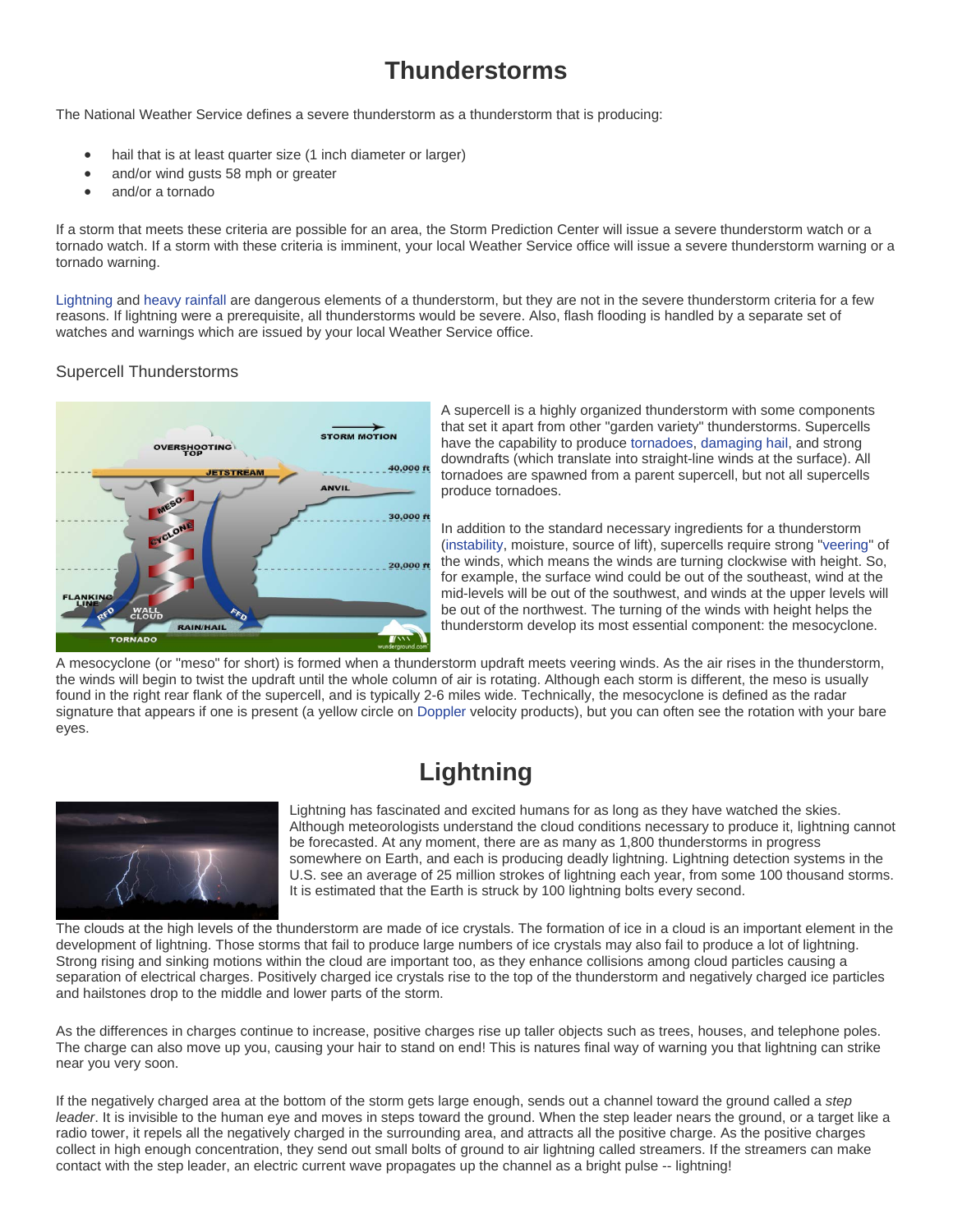And of course, with lightning comes thunder. Lightning heats the surrounding air to as much as 50,000 degrees Fahrenheit, which is five times the temperature of the surface of the sun! When air is heated, it expands, and this expansion is what's causing the sound of thunder. The expansion is happening faster than the speed of sound, which creates a sonic boom.

#### Lightning Medical Impacts

Lightning usually claims only one or two victims at a time and usually does not cause the mass destruction left in the wake of tornadoes or hurricanes. Lightning generally receives less attention than any other weather hazard.

During a thunderstorm, each flash of cloud to ground lightning is a potential killer. However, lightning deaths can be prevented if people are aware of



the dangers and seek shelter. Lightning can strike as much as 10 miles away from the rain area in a thunderstorm. That is about the distance that you are able to hear the thunder from the storm. If you can hear the thunder from a storm, you are close enough to be struck by lightning.

Where organized sports activities are taking place, coaches, umpires, referees, or camp counselors must protect the safety of the participants and spectators by stopping the activities so that participants and spectators can get to a safe place before the lightning threat becomes significant.

#### Lightning Facts



- An average of 85 lightning fatalities occur each year
- Approximately 10% of the people struck by lightning are killed
- 70% of lightning strike victims suffer long-term effects
- Approximately 400 people survive lightning strikes each year
- The primary cause of death from lighting is cardiac arrest

Unlike high voltage electrical injuries with which massive internal tissue damage may occur, lightning seldom causes substantial burns

• Most lightning injuries and deaths can be prevented with advance planning and being aware of developing weather situations

• A NOAA Weather Radio can help keep you informed with the latest thunderstorm information

#### Lightning Safety

Being outdoors is the most dangerous place to be during a lightning storm. The National Weather Service advises that when you hear thunder or see lightning to quickly move indoors or into a hard topped vehicle and remain there until well after the storm has passed. Any location is dangerous during a lightning storm, however, some areas are more dangerous than others. Some of the riskiest locations include:

- Anywhere near the water:
	-
	- o Boating<br>o Fishing
	- o Fishing<br>o Swimmi
	- o Swimming<br>o Activities o Activities on the beach
- Open areas like fields
- Areas near tall trees (especially isolated trees):
	- o Golf course
		- o Picnic areas<br>o Hiking trails
	- **Hiking trails**
- High terrains such as hill tops and ridges
- High places such as house roofs during construction

Outdoor Safety Rules

Knowing outdoor safety rules can help save your life or that of loved ones. When lightning approaches, get inside a completely enclosed building. Car-ports, open garages, storage sheds, metal sheds, and covered patios are **not** safe shelters. If no enclosed building is available, get inside a **hard-topped, all metal** vehicle. Get out of the water! Get off the beach and out of small boats and canoes. If caught in a boat, crouch down in the center of the boat away from metal hardware. Avoid standing in puddles of water, even if wearing rubber boots.

If you cannot reach shelter, avoid being the tallest object in the area. **Do not take shelter under a tree.** If you are in the woods, find shelter under the shortest trees. If only isolated trees are nearby, crouch on the balls of your feet. A rule of thumb to follow is to stay twice as far away from a tree as it is tall. **Don't lie on the ground.** Avoid leaning against vehicles and get off bicycles and motorcycles.